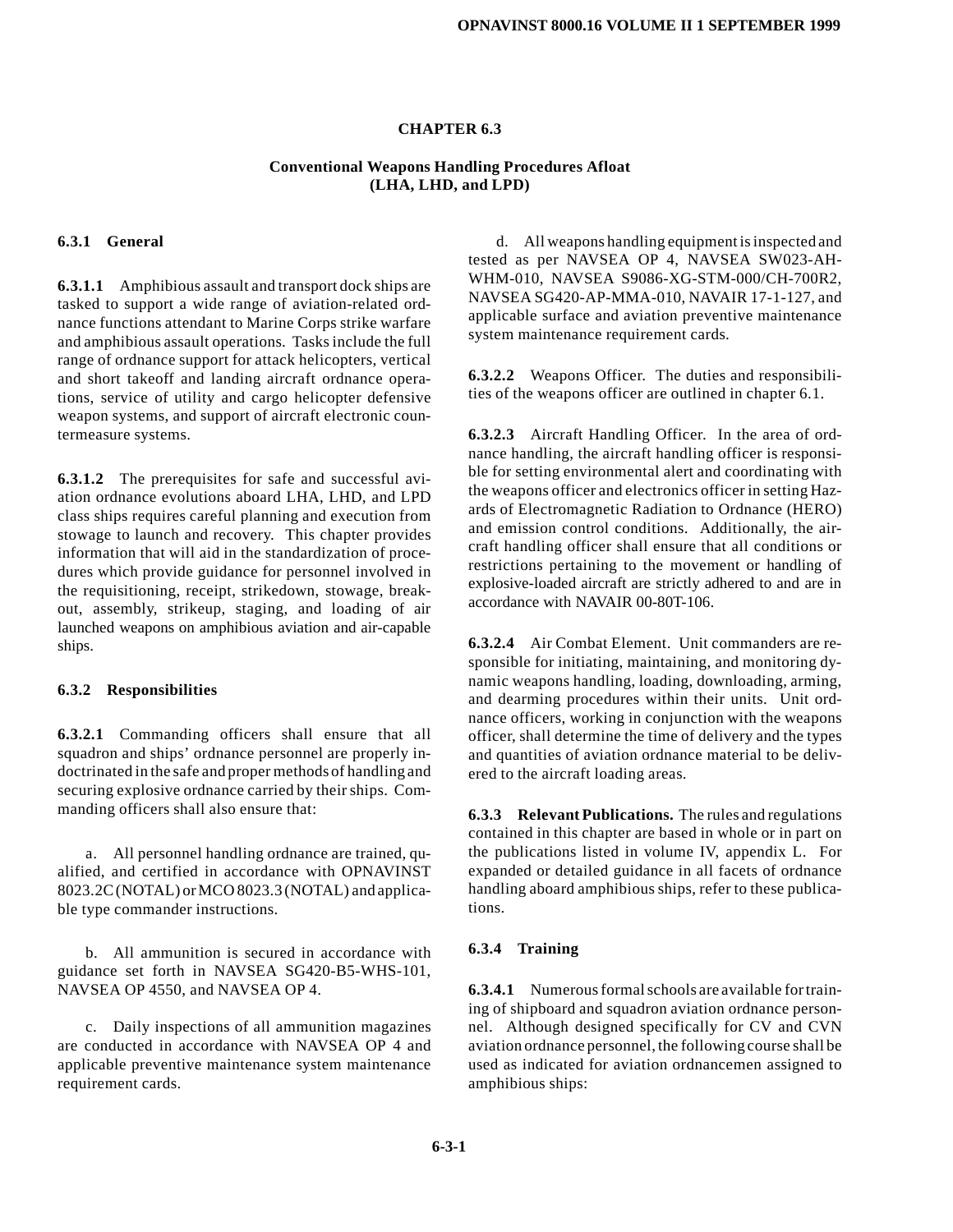### **OPNAVINST 8000.16 VOLUME II 1 SEPTEMBER 1999**

a. Aviation Flight Deck Safety Course (C-646-4101). This course is mandatory for all aviation ordnance personnel assigned duties on the flight deck during normal flight operations including Vertical Replenishment (VERTREP).

b. CV/CVN Air Launched Weapons Supervisor, course number C-646-4108, and CV/CVN Air Launched Ordnance (basic) course number C-646-3104, are 12-day courses that provide ordnance personnel with a thorough knowledge of the procedures and safety precautions relating to air launched weapons handling, storage, and assembly.

c. Ammunition Administration Course (J-041-0103). At least one enlisted aviation ordnanceman or gunners mate and one officer responsible for the requisitioning and accounting of the ship's mission load allowance, shipfill ammunition allowance, and LFORM classV (W) ammunition (landing force operational reserve material) shall attend this course.

d. Air Launched Guided Missile Intermediate Maintenance Course (C-122-3111). At least one aviation ordnanceman, E-5 or above, whose primary dutiesinclude the supervision of fleet intermediate maintenance on air launched missiles shall attend this course.

e. Strike Armament Equipment Intermediate Maintenance Repair (C-646-3118). Aviation ordnancemen assigned to the Aircraft Intermediate Maintenance Department shall attend this course. Course includes training on aircraft armament equipment, operational checkout procedures, corrosion control, troubleshooting procedures, periodic maintenance procedures, component removal, repair, replacement procedures, use of special tools and test equipment, use of publications, and use of safety and administrative procedures applicable to aircraft armament equipment items.

f. Magazine Sprinkler Systems Operations Maintenance and Repair (K-041-2048). Includes classroom and laboratory instruction on theory of operation, valves, thermo-pneumatic controls, and piping. During practical sessions students operate, test, isolate casualties, and repair operational classroom mock-up sprinkler systems (both wet and dry type), and repair all associated valves. Required for all personnel assigned magazine sprinkler systems maintenance duties.

g. Magazine Sprinkler Systems Inspector (K-041-2137). Is a follow-on course to qualify selected personnel attached to inspection and repair activities for conducting shipboard magazine sprinkler system inspections. Course includes recognition of deviations between installed equipment and directives, detecting incorrect maintenance actions, determining installation criteria for wet and dry type magazine sprinkler systems, therm-opneumatic automatic controls, and inspection techniques. Practical application is conducted on mock-up trainers. Required for all personnel assigned magazine sprinkler systems inspection duties.

h. Retail Ordnance Logistics Management Systems Intermediate (J-041-2104). Students learn how to preform logistics management duties utilizing the automated, computer-based procedures of the ROLMS. Subjects include generating and maintaining ROLMSbased ammunition records relating to requisitions, receipts, reporting NAR's allowances, and other technical information required to manage Navy,Marine Corps, and other service ammunition.

i. Retail Ordnance Logistics Management Systems Operator Advanced (J-041-2105). Students learn how to perform advanced logistics management duties utilizing the automated, computer-based procedures of ROLMS. Subjects include generating and maintaining ROLMSbased ammunition records relating to requisitions, receipts, issues, expenditures, inventory management and controls, reporting, NAR's allowances, and other technical information required to manage Navy, Marine Corps, and other service ammunition.

**6.3.4.2** Quotas for and information on the above listed courses can be obtained from Naval Air Maintenance Training Group Detachment quota control at NAS North Island, CA (DSN 735-8292 or Comm. (619) 545-8292) and NAS Norfolk, VA (DSN 836-2852 or Comm. (757) 444-2852).

**6.3.4.3** Training with aviation ordnance is sometimes difficult to achieve while in port. However, requisite training is available from the resident Naval Air Warfare Center Weapons Division, Point Mugu, Navy Civilian Technical Specialists at Commander, Naval Surface Force, Atlantic Fleet (COMNAVSURFLANT) and Commander, U.S. Naval Surface Force, Pacific Fleet (COM-NAVSURFPAC). COMNAVSURFLANT and COMNAVSURFPAC maintain an inert class V(A) ammunition package for training and certification purposes. Information about the contentsand availability can be obtained by contacting COMNAVSURFPAC, commercial (619) 437-3141, DSN 577-3141 or COMNAVSUR-FLANT, commercial (804) 444-5130, DSN 564-5130. The requesting ship shall provide transportation (round trip) for the training and certification phase (inert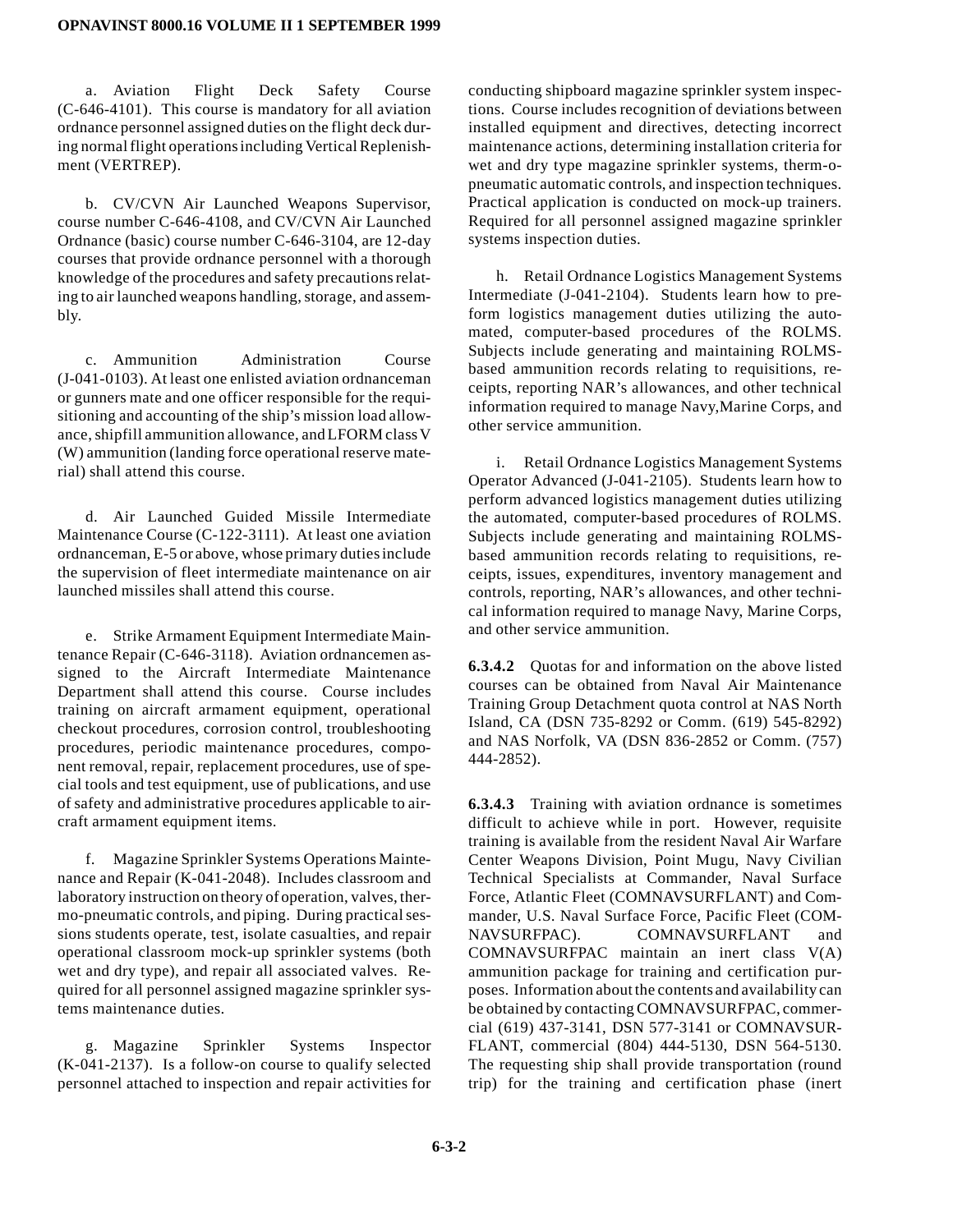ammunition) from either Naval Amphibious Base Coronado (west coast) or Naval Air Station Norfolk (east coast).

**6.3.4.4** As discussed above for amphibious ships, other air-capable amphibious ship personnel must be prepared for and trained to meet aviation ordnance contingencies. To ensure the proper degree of safety for the protection of the ship, material, and personnel, the procedures of this chapter, NAVAIR 00-80T-106 (NOTAL), and Naval Warfare Publication (NWP) 3-04.1 (NOTAL) shall be closely followed.

**6.3.4.5** Hands-on training must be used as the primary means to achieve and maintain proficiency, and ultimately to measure the readiness of the ship and embarked squadrons. Before embarkation of the squadron, ships weapons personnel must be thoroughly trained, qualified, and certified on the handling, stowage, assembly, and strikeup or strikedown procedures for the mission load allowance ammunition. This requirement can be achieved through the formal schools listed in paragraph 6.3.4.1, a formal lecture-type training syllabus and hands-on training utilizing the inert training package described in paragraph 6.3.4.3. Realistic training scenarios with actual breakout, assembly, strikeup and strikedown will provide the commanding officer with the means to achieve the desired degree of readiness. Squadron commanders must coordinate with ships personnel in scheduling frequent loading drills and captive carry training that will exercise the ship and squadron as a team and fine tune the readiness of the amphibious task force.

**6.3.5 Aviation Ordnance Safety Surveys.** These surveys are conducted to determine the ship's ability to handle and store aviation ordnance and provide an opportunity to demonstrate adherence to established safety procedures. All aspects (storage spaces, assembly areas, support equipment, routes of ordnance movement, training and certification programs) of aviation ordnance handling are reviewed during the survey and assist visit. The survey will normally be conducted in accordance with COMNAVSURFPACINST 8023.1J (NOTAL) and COM-NAVSURFLANTINST 8600.1 (NOTAL) during the ship's air amphibious refresher training. COMNAV-SURFPACINST 8023.1J (NOTAL) and COMNAVSUR-FLANTINST 8600.1 (NOTAL) are used by the survey team during their visit and can be utilized by ship's personnel to verify the ship's aviation ordnance handling program capability.

**6.3.6 Personnel Augmentation.** Since there are no aviation ordnance personnel assigned to LPD class ships, augmentation will be required from the LHA, LPH, or LHD as directed by the amphibious squadron commander.

**6.3.7 Explosive Ordnance Disposal.** Explosive Ordnance Disposal (EOD) support shall be requested by the ship in accordance with COMNAVSURFPACINST or COMNAVSURFLANINST 8027 (NOTAL). EOD support shall be requested no later than 180 days prior to the scheduled deployment and no later than 60 days prior to refresher training. EOD requirements are defined in fleet commander in chief directives.

## **6.3.8 Ammunition Allowance and Requisitioning**

**6.3.8.1** For detailed information on the allowance list of landing force operational reserve material, mission load allowance, and other contingency material to be carried aboard amphibious warfare ships, refer to COMNAV-SURFLANTINST 4080.1F (NOTAL), COMMARFOR-LANT Order 4000.10G (NOTAL), COMNAVSURFPACINST 4080.1B (NOTAL), or COM-MARFORPAC Order 4080.2A (NOTAL).

**6.3.8.2** For detailed information on the requisitioning of ammunition, followup procedures, and ammunition transaction report guidelines, refer to NAVORDCENINST 8010.2A (NOTAL), or CINCPACFLTINST 8010.12 (NOTAL).

**6.3.9 Handling and Stowage.** The ordnance stowage capabilities and handling procedures aboard aviation amphibious ships vary greatly from one class to another and would require a complete and separate technical manual to adequately cover all aspects of the ordnance handling and stowage procedures for each class ship. For specific details, refer to NAVSEA SG420-B5-WHS-010 (NOTAL), NAVSEA OP 4, Fifth Revision (NOTAL), and NAVSEA OP 4550 (NOTAL).

### **6.3.10 Weapons Replenishment**

**6.3.10.1** Replenishment at sea is referred to asunderway replenishment and is accomplished by two basic methods: connected replenishment and vertical replenishment (VERTREP).

**6.3.10.2** Connected replenishment is defined as the transfer of cargo between ships, while underway, by means of cables connected from one ship to another.

**6.3.10.3** VERTREP is defined as the transfer of cargo between ships using helicopters. VERTREP is often used to supplement connected replenishment. Weapons loads, generally limited to 4,000 pounds, are transferred from the supply ship to the flight deck of the amphibious ship. The decided advantage of a VERTREP is that it can effect replenishment without ship-to-ship connection.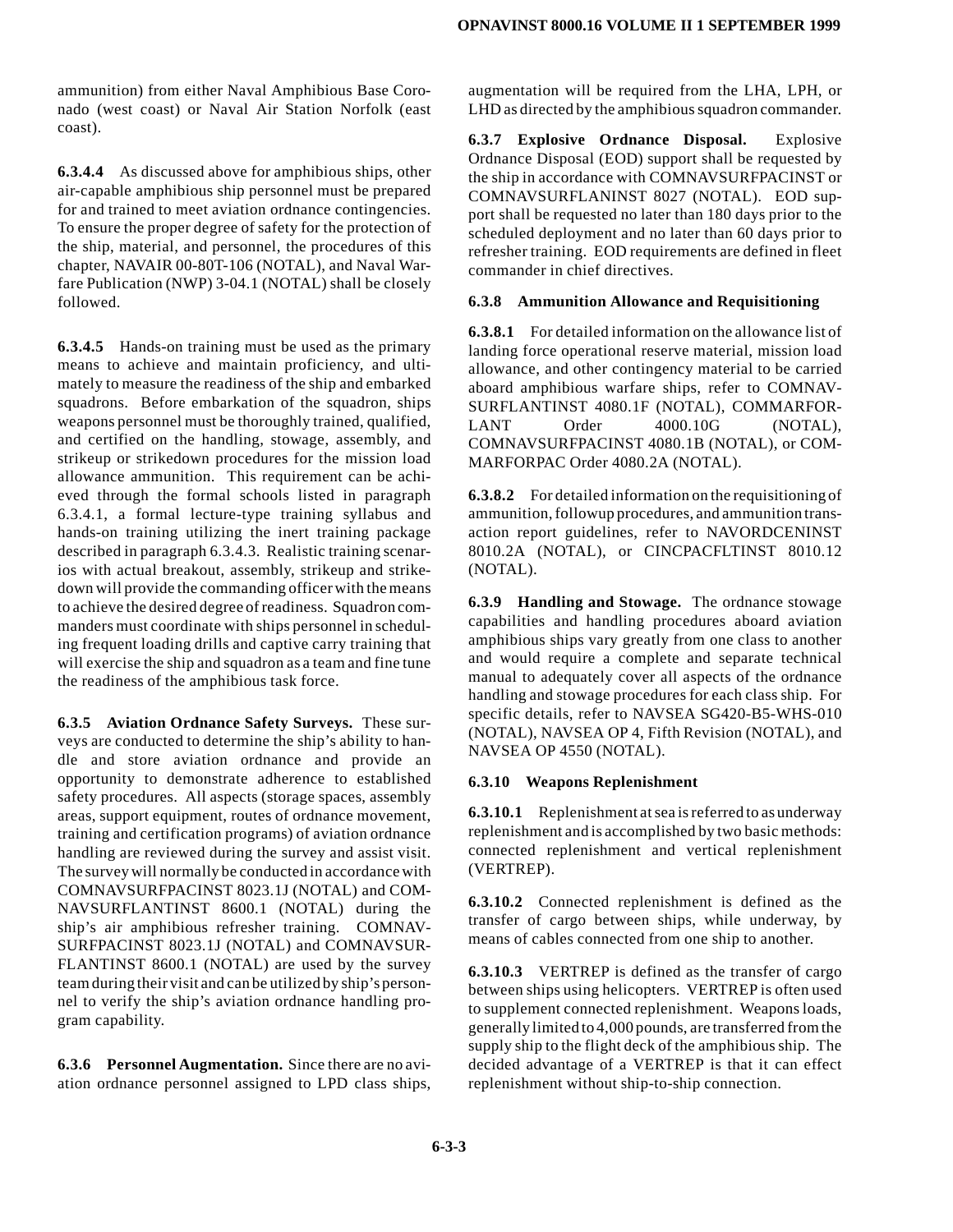**6.3.10.4** For a detailed account of underway replenishment operations aboard amphibious ships and the equipment involved, refer to NWP 14 (NOTAL), NWP 14-1 (NOTAL), NAVSEA S9571-AA-MMA-010 (NOTAL), and chapter 6-5 of NAVSEA OP 4550 (NOTAL).

### **6.3.11 Intermediate Level Maintenance**

**6.3.11.1** Intermediate level maintenance aboard amphibious aviation and air-capable ships represents a primary function of the ship. Generally, it includes intermediate level testing, maintenance, and repair of all aviation support equipment.

**6.3.11.2** The aircraft intermediate maintenance department provides support facilities, technical assistance, maintenance, and repair of aircraft gun systems, armament equipment, and armament systems components.

**6.3.11.3** Aircraft intermediate maintenance department functions on LPD ships are limited and specific capabilities are normally regulated by the type commander.

**6.3.12 Armament Weapons Support Equipment.** Armament weapons support equipment used in support of ordnance handling evolutions aboard amphibious ships will be maintained in accordance with section 5 of this instruction.

### **6.3.13 Assembly and Disassembly**

**6.3.13.1** Due to the inherent dangers involved, the assembly and disassembly of aviation ordnance shall be closely controlled. All weapons unpacking, assembly, and disassembly shall be done in accordance with NAVSEA OP 4, NAVSEA OP 3565/NAVAIR 16-1-529 (NOTAL), the appropriate checklist (NOTAL), and applicable Naval Air Systems Command (COMNAVAIRSYSCOM) technical manuals. All evolutions shall be conducted only in an approved assembly area. Refer to NAVSEA SG 420-B5-WHS-010 for designated assembly, disassembly, and staging areas on board the different class amphibious ships.

**6.3.13.2** The assembly and disassembly areas shall be maintained radiation hazard free whenever the ordnance is HERO susceptible. If HERO-susceptible ordnance must be handled in a radiation hazard area, the officer in charge of the evolution shall request that the operations officer set the appropriate emission control condition prior to exposing the HERO-susceptible ordnance to a radio frequency environment.

**6.3.13.3** The ship's weapons department shall maintain technical manuals for each type of ordnance material and weapons support equipment on board.

### **6.3.14 Aircraft Loading and Downloading**

**6.3.14.1** All aircraft loading and downloading evolutions shall be conducted in accordance with the applicable COMNAVAIRSYSCOM weapons loading manuals and checklists, the LHA/LHD NATOPS manual (NWP 3-04.1, Shipboard Helicopter Operating Procedures). Only those personnel who are qualified and certified in accordance with OPNAVINST 8023.2C (NOTAL), COMNAVSUR-FLANTINST 8023.4G (NOTAL), COMNAVSURFPA-CINST 8023.5C (NOTAL), and/or MCO 8023.3 (NOTAL) shall be allowed to participate in aircraft ordnance loading or downloading or other ordnance evolutions.

**6.3.14.2** Compliance with weapons requirements contained in the ordnance load plan demands close coordination between the aircraft handling officer, ship's weapons officer, squadron ordnance personnel, and the squadron maintenance liaison officer. The squadron ordnance officer is responsible for advising the squadron maintenance liaison officer as early as possible of any special requirements or considerations which apply to the loading of selected aircraft. The maintenance liaison officer shall ensure that the aircraft handling officer is apprised of any peculiarities in special requirements, configuration, or status which may render certain aircraft unassignable for particular types of weapons loads.

**6.3.14.3** The aircraft handling officer shall provide squadron ordnance personnel with the planned deck spot as early as possible to afford adequate time to properly configure the aircraft and to perform release and control systems checks in accordance with the applicable COMNAVAIRSYSCOM weapons release and control checklist.

**6.3.14.4** The loading and downloading of ordnance on aircraft in the high tempo environment on board air-capable ships dictates strict and absolute adherence to all prescribed safety precautions, warnings, and notices. Prior to loading and downloading ordnance on aircraft, all ordnance personnel shall be thoroughly familiar with those warnings, notes, and restrictions contained in chapter 6, paragraph 6.8.4 of NAVAIR 00-80T-106 and NAVSEA OP 3347.

**6.3.15 Aircraft Arming and Dearming.** Weapons arming and dearming shall be conducted only in designated areas. Arming and dearming shall be